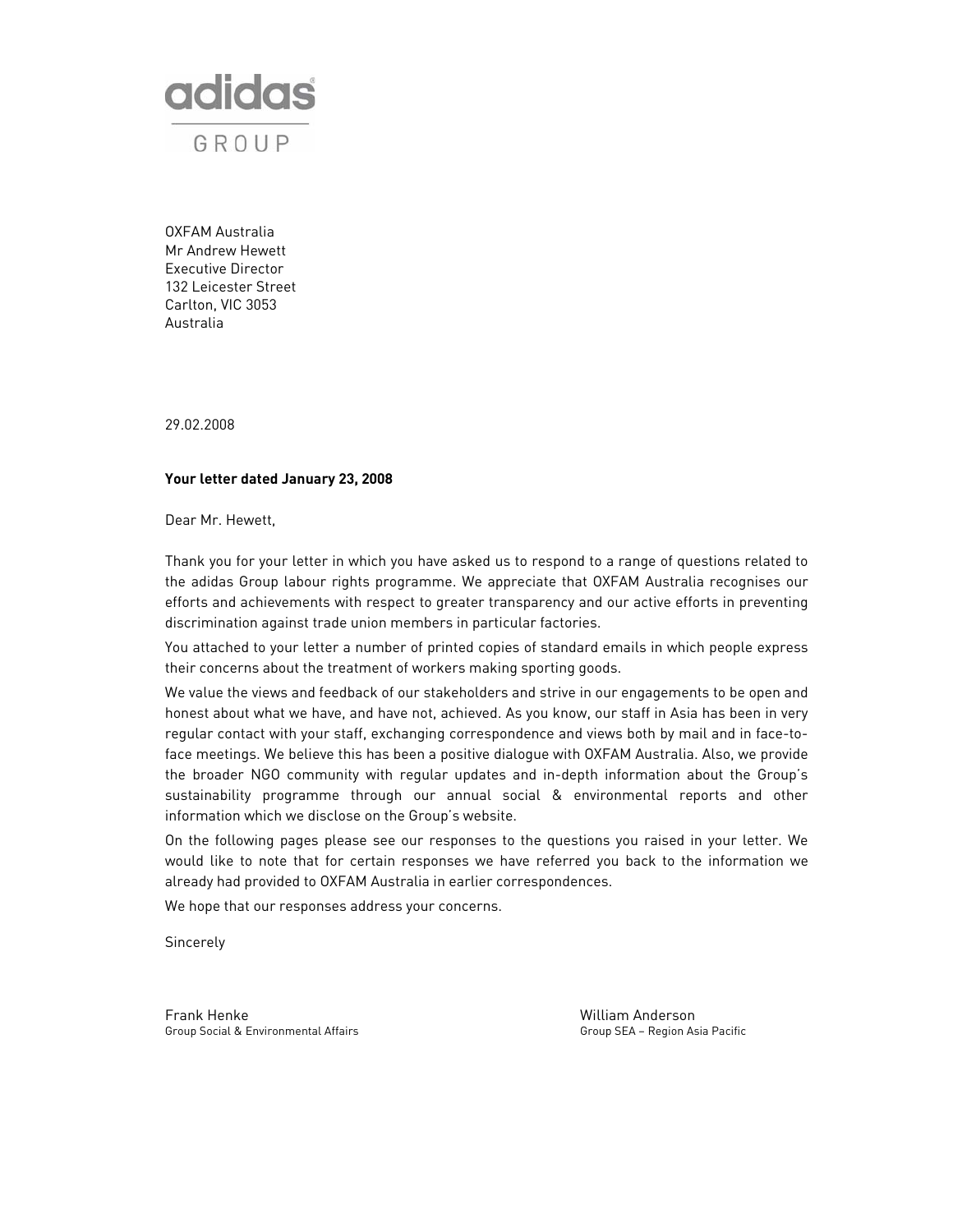

# **Responses to Questions**

#### *Question re. confidential and accessible means for workers to report exploitation and abuse*

In 2007, the adidas Group made further efforts to mature and strengthen confidential reporting channels for workers in factories.

- The SEA team continues to distribute business cards to workers during interviews. The new adidas Group Open Letter to workers has been posted in factory common areas. The letter not only explains our Workplace Standards, it also provides contact information for workers to communicate directly with SEA staff.
- SEA provided training to suppliers' Human Resource/Compliance staff to further strengthen the internal development of their grievance policies and procedures.
- As a pilot we participated in the roll-out of the Clear Voice Hotline in the Americas, a factory subscribed model for confidential reporting channels. We are also experimenting with NGOrun hotlines and confidential reporting channels in China and Bangladesh
- More than 1000 workers communicated with SEA staff in 2007 seeking help or redress of issues in factories. The SEA database documented the grievances reported, the method of reporting (email, phone, SMS, fax, face-to-face meeting, etc), the number of workers represented, the nature of the grievance reported and the follow-up actions by the SEA team. The most common grievances reported were related to strikes and disputes, dismissal, discrimination, incorrect payment of wages and benefits, harassment and intimidation, excessive overtime, disciplinary practices, and poor workplace conditions.
- In response to communication from workers, SEA investigates the issues found during worker interviews, management interviews, and document review. The SEA team identifies the training needed or the alternative means of consultation and monitoring required. Depending on the finding, SEA will involve liaison office staff, quality staff, other brands, NGOs, and local government in the issue resolution.

#### *Question re. independent education and training for workers concerning their rights at work*

In 2007, we engagaged or partnered with the following organisations in Asia who provide training services for workers' education and training on labour rights:

- In China and Vietnam SEA worked closely with local arbitration bodies, external consultants and the ILO, to develop and run dispute resolution training for suppliers.
- In Cambodia we continued to support the ILO-run Better Factories Cambodia programme and supporting training initiative and rights awareness for workers and unions.
- Collaborations with Indonesia's Manpower Department and other brands included training for suppliers on employment contracts and settling industrial disputes. The Ministry of Labour and Industrial and Trade Ministry were engaged to discuss effective management of factory closures.
- We used the service of local external consultants to provide training about food and canteen hygiene for suppliers in Indonesia.
- At the end of 2007, we initiated a project in Indonesia where we will identify and engage credible and professional consultants who can help factory unions and workers in establishing worker cooperatives in a factory.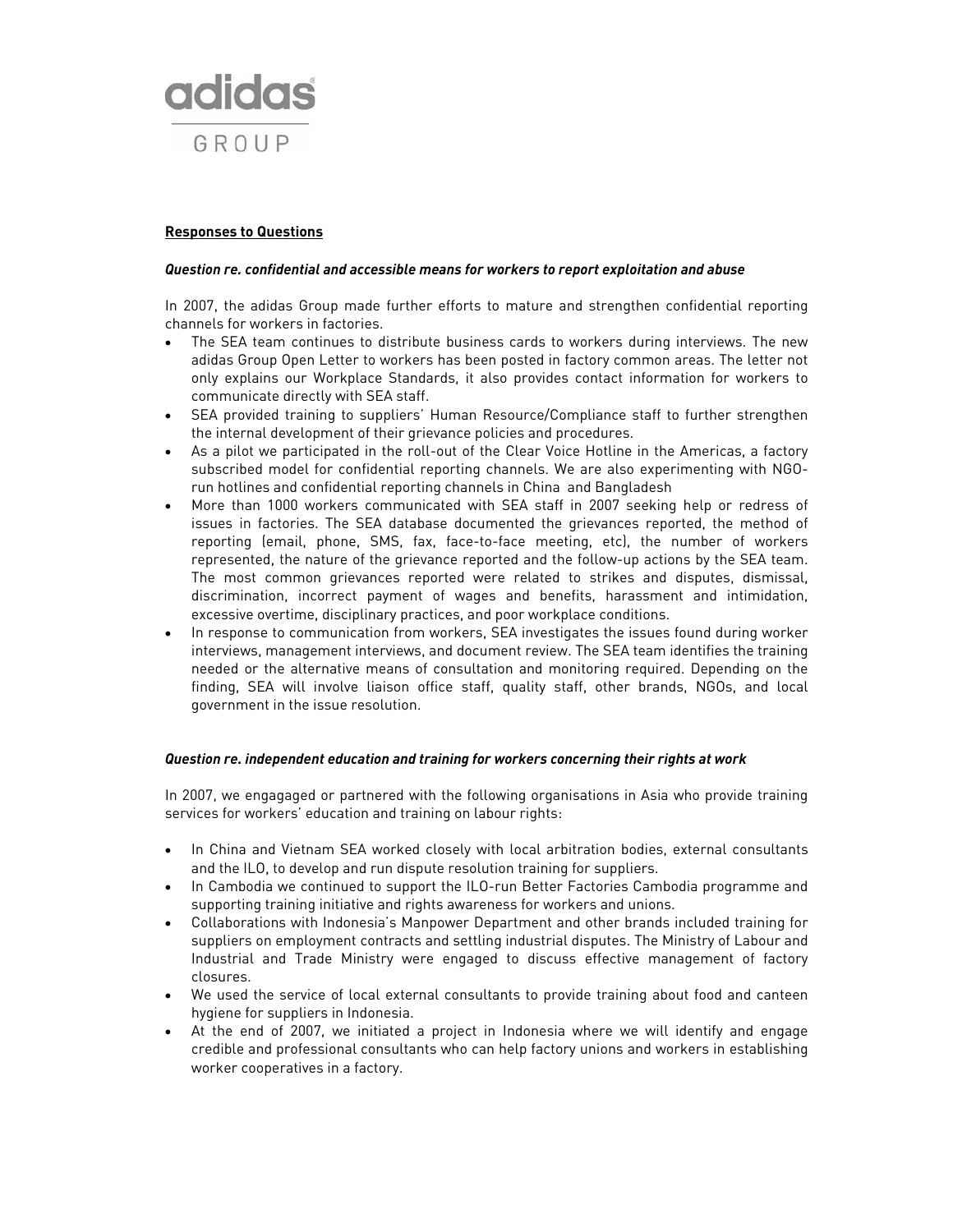

#### *Question re. further transparency regarding company supply chains and efforts to improve conditions*

The adidas Group values transparency and stakeholder feedback. We report regularly on our compliance work including the location of our suppliers globally. We also submit our programme to evaluation, accreditation and public reporting by the Fair Labor Association. Moreover, we continue to practice full disclosure to researchers, trade unions and other concerned NGOs, based on their specific requests. A practice we have followed for more than a decade.

In 2007, the adidas Group has been taking the following approaches to to further strenghten transparency regarding its supply chain:

- Regular reporting of its programmes through our annual social & environmental report and its corporate website. The website is permanently kept up to date and statements on factory cases are reported there.
- We continued in our practices to disclose factory names and addresses to several local union affiliates based on individual requests. A full list of our main suppliers has been posted on our website and is updated on a regular basis. The addresses of US collegiate licensed suppliers were also disclosed to the universities in the United States that hold licensee agreements with us.
- One innovative feature in our efforts to be a transparent company is the Group's participation in the Fair Factories Clearinghouse (FFC). The FFC is an industry-wide database that centrally gathers information from the whole supply chain, and records our monitoring results. By using this data system there is now a higher level of transparency: for instance, compliance information in the FFC database can be shared with other companies and third parties.

# *Question re. purchasing practices which allow suppliers to respect labour standards (including stable business relationships and reasonable prices and delivery times)*

The adidas Group has implemented a sourcing strategy that seeks to balance security with flexibility and growth. The sourcing strategy is reinforced by regular compliance evaluations which rate the effectiveness of actions taken by management to remedy non-compliance. The factory compliance ratings are determined through the monitoring process and are communicated to colleagues in Sourcing for inclusion in the key performance indicators used to decide production allocation and factory site selections.

It has been adidas Group policy for the past years to further consolidate our supply chain, placing larger orders with fewer factories and establishing long-term partnerships. Our international suppliers enter into formal 'open' contracts, i.e. they do not have a specific term and orders are placed on a recurrent or seasonal basis.

We actively work with our Sourcing teams and encourage 'level loading' to distribute the flow of orders to manage the peaks and troughs in working hours. We have also managed the process of order reallocation between factories where it is anticipated that a breach of our weekly working hours standard might occur. We also require suppliers to submit capacity calculations to demonstrate to us that they can accommodate orders, without breaching the maximum permitted 60 hour/six day work week.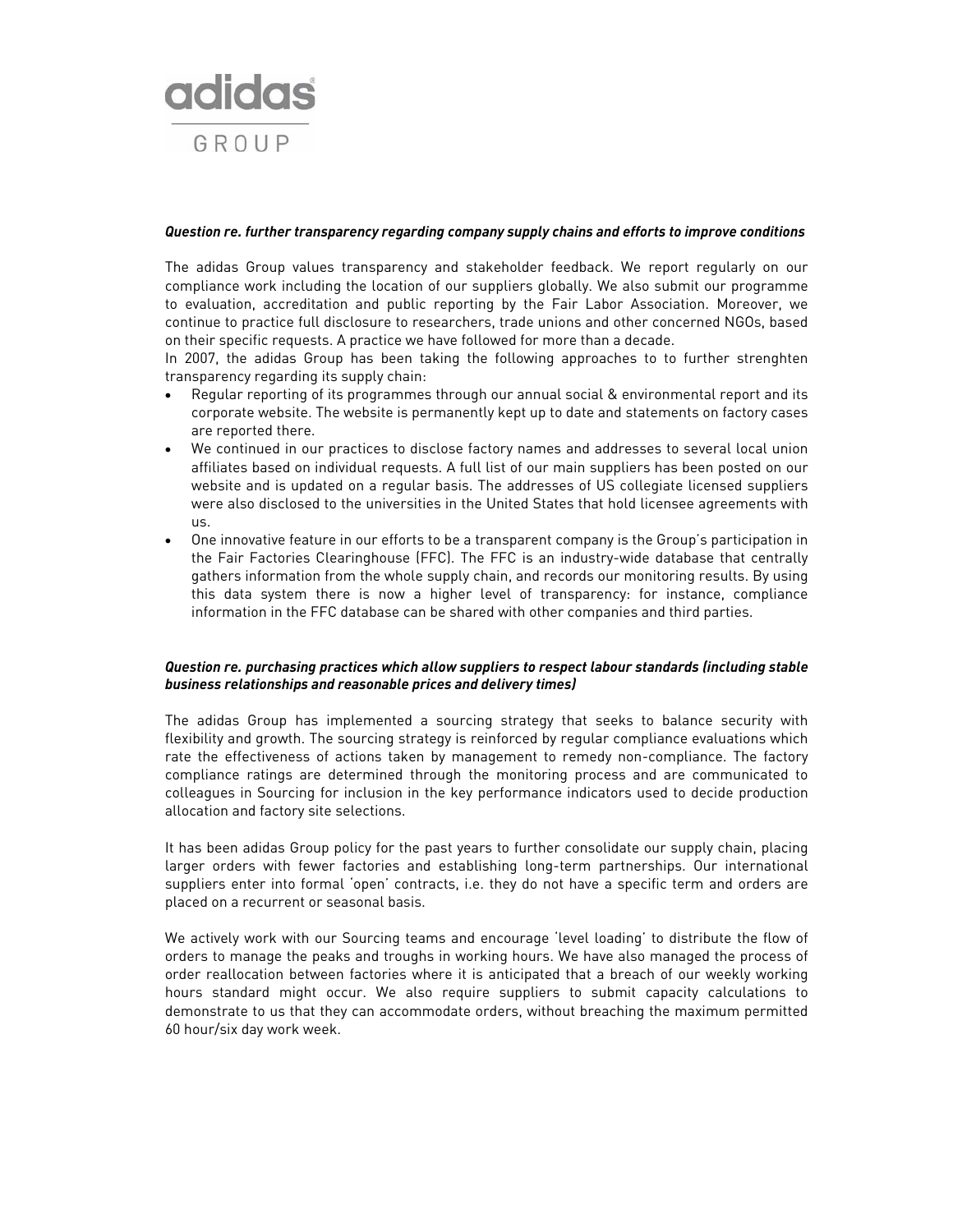

## *Question re. framework agreement between the ITGLWF and the WFSGI to facilitate freedom of association and collective bargaining*

In previous correspondences we had already outlined our position on International Framework Agreements ("IFAs"). We believe that the current forms of IFAs proposed by union federations to the WFSGI do not recognise the legal and commercial independence of its members and their business partners. The WFSGI is not formally authorised to enter into formal agreements with third parties in relation to those issues which are exclusively within the control and responsibility of its members and their suppliers. Furthermore, in the previous drafts of the IFAs which have been provided to the WFSGI, there is an imbalance in relation to the obligations imposed on the WFSGI and its members and their suppliers (in terms of monitoring and disclosure) as compared with the obligations to be met by union federations.

There is no doubt that IFAs would extend the influence of international union federations in Asia and other parts of the world. However, we have some concern that local unions may view such agreements as undermining their rights or bypassing the need for negotiations at the local level. There have been instances of long-standing partnerships between a company and trade union in different countries being disrupted by global union federations, without first factoring national realities. With brands and suppliers around the world, the WFSGI must consider the potential impact on local partners and the ramifications an IFA could have on such relationships. Furthermore, there are other important questions regarding IFAs which have remained unanswered, for example:

- The actual legal status of IFAs and how they impact the national legal context.
- What happens in cases where the supplier's workforce is unionised with an affiliate which does not belong to the international confederation?
- Where there are inconsistencies between terms agreed globally and existing local agreements, which prevails?

Given that there is still some ambiguity as to the application and impact of IFAs at the local level, we will continue to engage directly with factory management, workers, and local worker organisations and NGOs. This approach has enabled us to strengthen our programme, at the same time as allowing adidas Group suppliers and their union counterparts to develop relationships independent of our influence or interference.

### *Question re. prioritising retaining unionised factories in the companies' supply chain*

We do not have in place a specific policy that actively favours the selection and retention of unionised factories over non-unionised factories. However, if we were to find clear evidence of "union busting" by a business partner, whereby a supplier deliberately closed a unionised factory in order to re-open a union free enterprise elsewhere, we would view this to be a breach of FOA and would take enforcement actions which also may lead to the termination of our relationship with that supplier.

Our primary concern is whether suppliers, or any individual in their employment, restrict (or attempt to restrict) the rights of workers to associate freely, or obstruct the activities of a legitimate union, or the members and representatives of a union, to organise. Where we find such breaches of FOA, we will actively intervene in support of workers' rights, where necessary engaging with government agencies, the ILO and non-government organisations to resolve the issues. Typically this has included identifying and addressing discrimination or harassment in the workplace, based on union affiliations, and securing the re-instatement of workers unfairly dismissed due to their union activities.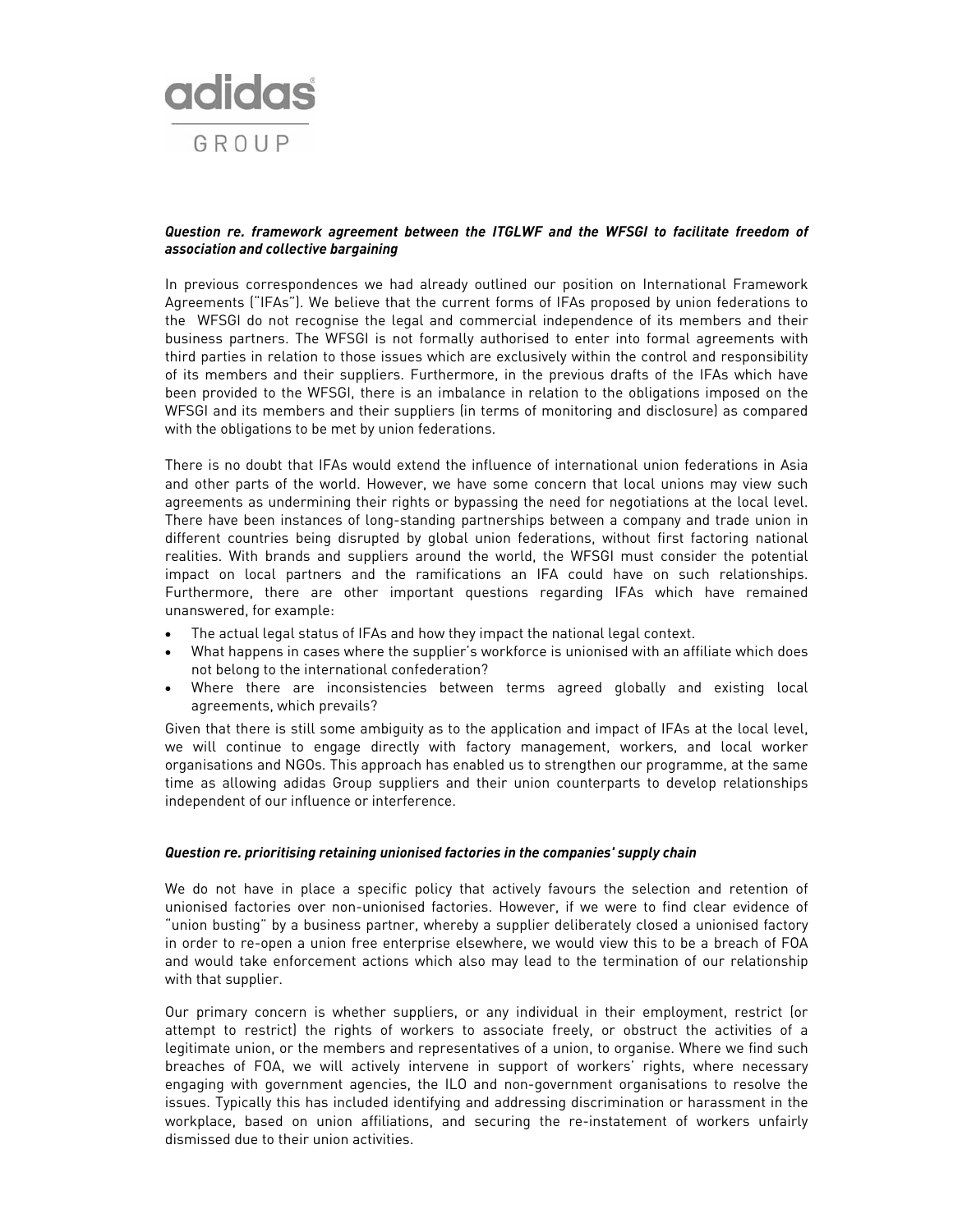

#### *Question re. banning, or severely restricting, the employment of workers on short-term contracts*

The adidas Group's Social & Environmental Affairs team has, for many years now, actively encouraged suppliers to minimise their use of temporary workers, in favour of employing workers on long term contracts.

Our policy has been communicated directly to suppliers in training sessions run over the past 7 years, i.e. since we first issued our Employment Standards in 2001.

# *If factories close, ensuring that workers receive their full entitlement to severance pay and take steps to help ensure there is no discrimination against worker activists if they apply for jobs with other suppliers*

We have strategies in place to monitor closures and relocations, and we have been active in our engagement with, and support for, unions and workers where suppliers have sought to downsize or close factories.

We request that our suppliers provide mid and long-term business plans, including their plans for opening or closing production locations and reasons for doing so. Knowing their plans at an early stage allows us to evaluate the steps necessary to minimise the social impact of factory closures or lay-offs.

In the case of retrenchments, the adidas Group requires suppliers to have in place a viable financial plan to manage worker severance pay and benefits. We encourage our suppliers to go beyond meeting legal minimums, and to engage with unions and workers to ensure lay-offs are managed in an open, fair and transparent way.

In several cases of factory closures we have taken intensive efforts in helping workers find new jobs in other of our suppliers' factories, e.g. in organising job fairs for workers or asking other suppliers factories in offering jobs to them.

### *Not increasing your company's sourcing in countries and free trade zones where the right to freedom of association does not have legal force. Any new production should be in countries and zones where this right has legal effect.*

Our sourcing policy distributes production across a range of countries – the major sourcing countries being China, Indonesia, Thailand, India, Turkey and Vietnam. Other secondary sourcing countries include Cambodia and the Philippines. The selection of a sourcing country and placement of orders in any given factory is influenced by a number of factors, including tariff and bi-lateral trade agreements, the individual factory's ongoing business performance and their social, health and safety compliance.

In Asia, where the majority of our product is made, we see varying levels of trade union coverage within the supply chain. In countries such as Indonesia trade unions are very active and are widely represented in the factories making goods for adidas Group brands, indeed in some cases the factories have several competing unions in the same workplace. In other countries such as Thailand, where there is freedom to form unions, the total number of unions remains very low. Nationally only 4% of the manufacturing sector is unionised. And of course there are countries such as China and Vietnam where there is only one "official" trade union, sanctioned by government. In those countries we have supported the development of parallel means and have worked towards improving worker-management communication and worker representation.